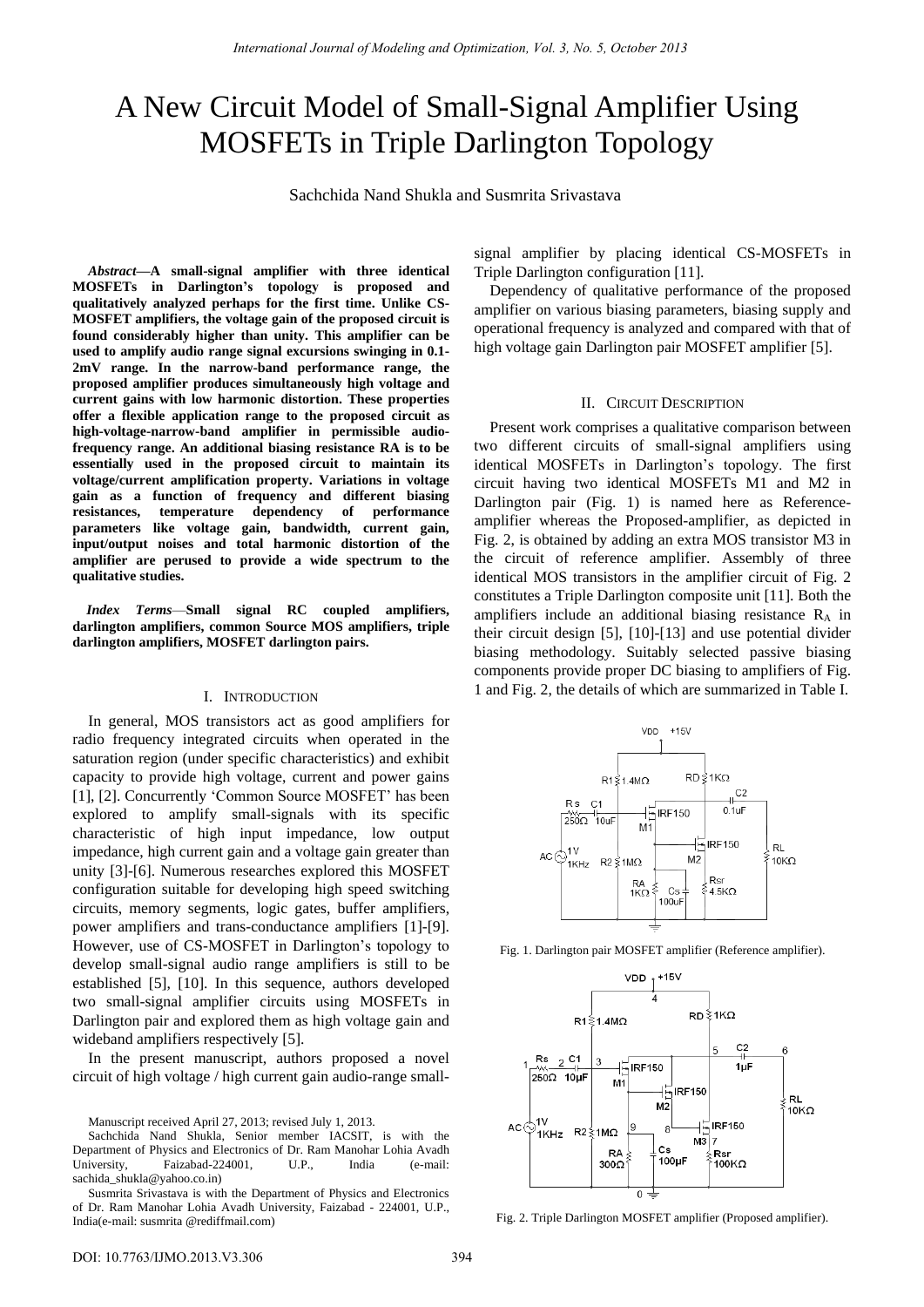PSpice simulation (Student version 9.2) is performed to carry out present investigations [5], [10]-[14]. Observations are procured by feeding the amplifier circuits with 1V AC input signal source, from which, a small-distortion-less AC signal of 1mV for both the amplifiers at 1KHz frequency is drawn as input for amplification purpose. The amplifier of Fig. 1 is found to provide undistorted output for 0.1-10mV AC input signal at 1KHz frequency and is biased with +15V DC supply whereas proposed amplifier of Fig. 2 produces distortion-less results for 0.1-2mV AC input at similar frequency and DC biasing supply.

TABLE I: COMPONENT DETAILS OF THE CIRCUITS UNDER DISCUSSION

| <b>COMPONENTS DESCRIPTION</b>                         | Fig.1                     | Fig.2             |
|-------------------------------------------------------|---------------------------|-------------------|
| $M_1$ , $M_2$ : Power MOSFET (V <sub>TO</sub> =2.831) | <b>IRF150</b>             | <b>IRF150</b>     |
| $M_3$ : Power MOSFET ( $V_{TO}$ =2.831)               |                           | <b>IRF150</b>     |
| R <sub>s</sub> : Source Resistance                    | $250\Omega$               | $250\Omega$       |
| $R_1$ : Biasing Resistance                            | $1.4M\Omega$              | $1.4M\Omega$      |
| $R_2$ : Biasing Resistance                            | $1\text{M}\Omega$         | $1\text{M}\Omega$ |
| R <sub>D</sub> : Drain Biasing Resistance             | $1K\Omega$                | $1K\Omega$        |
| $R_{SR}$ : Source Biasing Resistance                  | $4.5K\Omega$              | $100K\Omega$      |
| R <sub>A</sub> : Additional Biasing Resistance        | 1 K $\Omega$              | $300\Omega$       |
| $RI$ : Load Resistance                                | $10K\Omega$               | $10K\Omega$       |
| $C_1$ : Coupling Capacitor                            | $10 \mu F$                | $10 \mu F$        |
| $C_2$ : Coupling Capacitor                            | $0.1 \text{ }\mu\text{F}$ | $1 \mu F$         |
| $C_s$ : Source By-pass Capacitor                      | $100 \,\mathrm{\upmu F}$  | $100 \mu F$       |
| DC Biasing Supply                                     | $+15V$ DC                 | $+15V$ DC         |
| AC input signal range for purposeful                  | $0.1 - 10mV$              | $0.1 - 2mV$       |
| amplification at 1KHz frequency                       |                           |                   |

## III. RESULTS AND DISCUSSIONS

The amplifiers of Fig. 1 and Fig. 2 are found to provide fair and distortion-less results for 0.1-10mV and 0.1-2mV AC input signals respectively in 100 Hz to 100 KHz input frequency range at +15V DC biasing voltage. However, when DC biasing to the proposed amplifier is changed to +12V, the circuit provides distortion-less results for 0.1- 15mV AC input signal in the similar range of frequency.



Fig. 3 shows the variation of voltage gains of respective amplifiers with frequency. Clearly, the proposed circuit holds an improved voltage gain than reference amplifier. The proposed amplifier of Fig. 2 produces 232.12 maximum voltage gain  $A_{VG}$  (peak output voltage  $V_{OP}$ =240.28mV), 2.65K maximum current gain  $A_{IG}$  (peak output current  $I_{OP}$ = 24.03µA) and 4.426KHz bandwidth (lower-cut-off frequency  $f_L = 379.32$  Hz and upper-cut-off frequency  $f_H$ =4.805KHz) with phase reversal in output waveform.

In addition, when the proposed amplifier is biased with

+12V DC supply having similar values of biasing parameters, it crops 184.829 maximum voltage gain  $A_{\rm VG}$ (peak output voltage  $V_{OP}$ =182.039 mV), 2.5040K maximum current gain  $A_{IG}$  (peak output current  $I_{OP} = 18.204 \mu A$ ), 5.475KHz bandwidth ( $f_L$ =313.132Hz and  $f_H$ =5.789KHz). However, reference amplifier of Fig. 1 produces 130.6  $A_{\text{VG}}$ , 7.40K  $A_{IG}$  and 178.01KHz bandwidth ( $f_L$ =293.134Hz and  $f_H$ =178.305KHz). Respective values of voltage and current gains logically set the power gain of the proposed and reference amplifiers considerably larger than unity.

Small-signal AC equivalent circuit of the reference amplifier is drawn in Fig. 4. AC analysis of reference amplifier shows that its equivalent output resistance  $R_0 \approx R_L || R_D$  is lower (≈909.09 $\Omega$ ) than the equivalent input resistance  $R_1 \approx R_1 || R_2 \approx 0.5833 M\Omega$ , with a phase reversal in output voltage waveform. In addition, AC voltage gain of

the reference amplifier is estimated as following -  
\n
$$
-g_{m1}(1 + g_{m2}R_{sr} - \frac{R_{sr}}{r_{d2}})
$$
\n
$$
A_{V(\text{Re}f.)} \approx \frac{1}{\frac{1}{R_0} + (\frac{1}{R_o} + \frac{1}{r_{d1}})(g_{m2}R_{sr} - \frac{R_{sr}}{r_{d2}}) + (\frac{1}{r_{d1}} + \frac{1}{r_{d2}})}
$$

On the basis of above equation, the approximate value of AC voltage gain of reference amplifier is figured out to be  $\approx$  -131.093 with computed r<sub>d1</sub>=2.415KQ, r<sub>d2</sub>=93.22KQ,  $g_{m1}$ =0.144mho and  $g_{m2}$ =0.0257mho. Negative sign in the expression shows phase reversal of the output voltage which is because the composite unit of MOSFET Darlington pair holds an equivalent CS configuration [1].





Fig. 5. AC equivalent circuit of proposed amplifier.

In addition, attempts are made to extend the equivalent circuit of Fig. 4 for the proposed amplifier. The upshot is depicted in Fig. 5. Figure suggests that centrally located MOSFET M2 of the proposed amplifier does not allow any significant current to flow from drain to source of M2 with  $g_{m2}$ →0mho, I<sub>D2</sub>≈9.27×10<sup>-14</sup>amp and V<sub>D2</sub>≈4.12×10<sup>-8</sup>volts, thereby, producing a capacitive effect in the circuit. Presence of Gate-Bulk-Capacitance of 0.207nF and Bulk-Drain-Zero-Bias-pn-Capacitance of 3.23nF due to the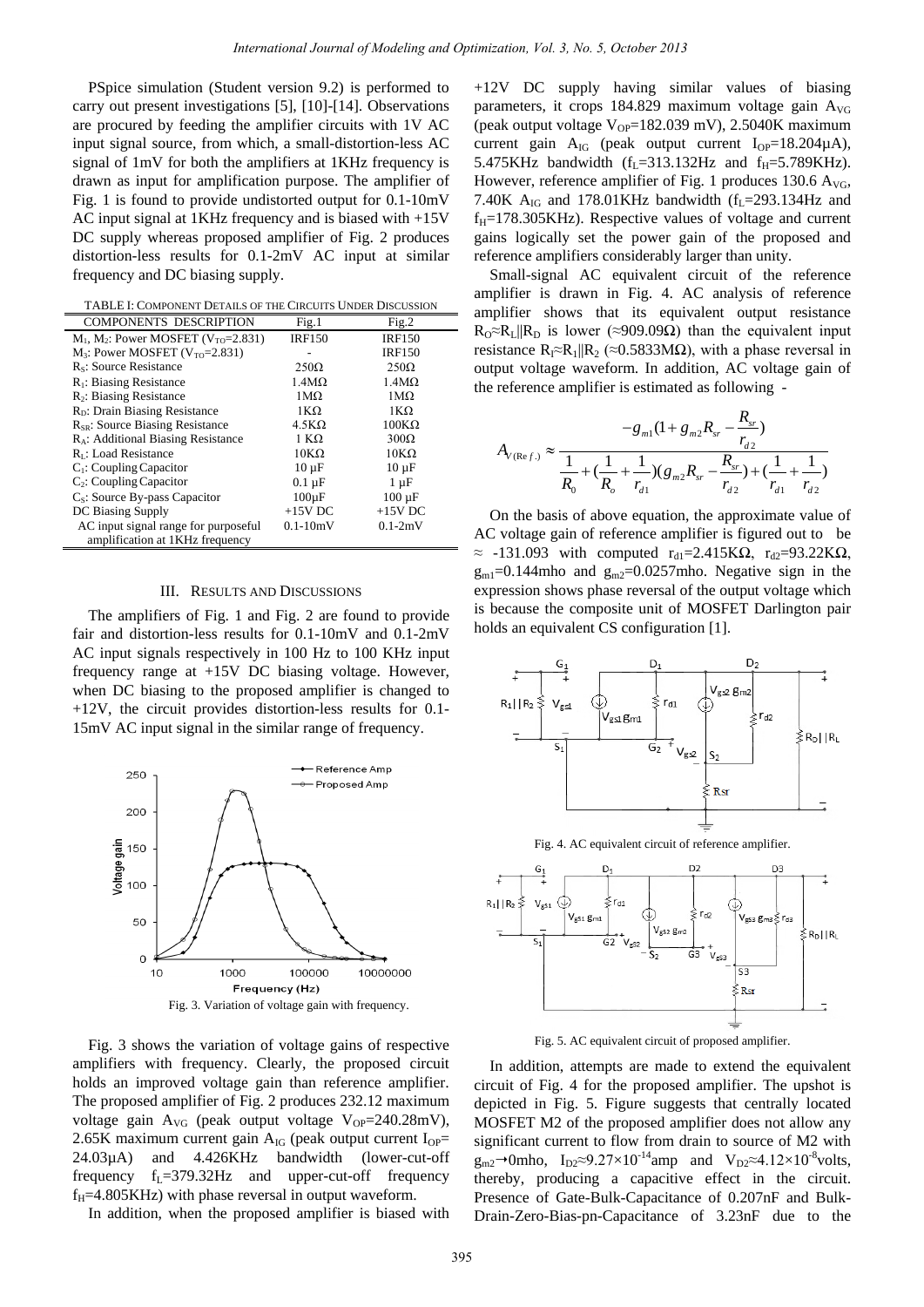dedicated location of M2 in proposed circuit generates an intense capacitance.

Therefore, the combination of Miller's capacitance and capacitance due to centrally located MOSFET M2 of the proposed amplifier causes an effective reduction in the bandwidth. Hence, during the analysis of equivalent circuit (Fig.5) for AC voltage gain, M2 of the proposed amplifier would be treated as absent. This estimation suggests following expression for the approximate value of AC

voltage gain of proposed amplifier-  
\n
$$
-g_{m1}(1 + g_{m3}R_{sr} - \frac{R_{sr}}{r_{d3}})
$$
\n
$$
A_{V(proposed)} \approx \frac{1}{\frac{1}{R_0} + (\frac{1}{R_0} + \frac{1}{r_{d1}})(g_{m3}R_{sr} - \frac{R_{sr}}{r_{d3}}) + (\frac{1}{r_{d1}} + \frac{1}{r_{d3}})}
$$

Above equation gives AC voltage gain of the proposed amplifier to -238.48 with computed  $r_{d1}=48.82\Omega$ ,  $r_{d3}=272.11$ KΩ,  $g_{m1}=0.262$ mho and  $g_{m3}=0.005$ mho.

Total Harmonic Distortion (THD) percentage is also calculated for the reference and proposed amplifiers for 10 significant harmonic terms using following established rule [3], [5].

[5].  
%*n*<sup>th</sup>harmonic distortion = %
$$
D_n = \frac{|A_n|}{|A_1|} \times 100\%
$$

The reference amplifier appears with 1.88% THD whereas it is observed to be 2.84% at +15V DC biasing for proposed amplifier. THD for proposed amplifier further reduces to 2.28% if respective circuit is biased with +12V DC supply. For the mentioned situations, THDs are ranging within the permissible limit for small-signal amplifiers [3].

TABLE II: VARIATION OF AVG,AIG AND BW WITH TEMPERATURE Temp.

| Temp.<br>(C) | Fig.1 Amplifier |          |                  | Fig.2 Amplifier |           |                  |
|--------------|-----------------|----------|------------------|-----------------|-----------|------------------|
|              | $A_{VG}$        | $A_{IG}$ | $B_{W}$<br>(KHz) | $A_{VG}$        | $A_{IG}$  | $B_{W}$<br>(KHz) |
| $-30$        | 151.85          | 8.59K    | 182.53           | 269.26          | 2.74<br>K | 3.89             |
| $-20$        | 147.51          | 8.36K    | 181.67           | 261.71          | 2.72<br>K | 3.98             |
| $-10$        | 143.47          | 8.13K    | 180.71           | 254.65          | 2.70<br>K | 4.07             |
| $\theta$     | 139.69          | 7.92K    | 180.06           | 248.04          | 2.69<br>K | 4.17             |
| 10           | 136.14          | 7.72K    | 178.06           | 241.84          | 2.67<br>K | 4.23             |
| 27           | 130.60          | 7.40K    | 178.00           | 232.12          | 2.65<br>K | 4.47             |
| 50           | 123.93          | 7.02K    | 176.44           | 220.41          | 2.62<br>K | 4.46             |
| 80           | 116.41          | 6.58K    | 176.34           | 207.15          | 2.58<br>K | 4.77             |
| 100          | 111.41          | 6.33K    | 176.09           | 199.35          | 2.55<br>K | 4.86             |
| 120          | 107.97          | 6.10K    | 173.82           | 192.25          | 2.53<br>K | 5.03             |

 Variation of voltage gain, current gain and bandwidth with temperature is also measured and listed in Table II. It is noticed that both variety of gains gradually decreases at increasing temperature for respective amplifiers. This can be associated with the positive temperature coefficient property of Drain-Source resistance [15]. Perhaps Drain-Source resistance of the composite unit rises with temperature which in turn reduces the effective voltage/current gains [15]. On the other hand, bandwidth of reference amplifier reduces but that of proposed amplifier increases with rising temperature. At increasing temperature, perhaps the series combination of composite unit (having an extra MOSFET) capacitance and output coupling capacitor  $C_2$  (with 1uF value) in the proposed amplifier circuit causes reduction in effective circuit capacitance which in turn improves the bandwidth [1], [2], [15].

TABLE III: VARIATION OF INPUT AND OUTPUT NOISES WITH **TEMPERATURE** 

| Temp.<br>$(^0C)$ | <b>Total Output Noise</b><br>$(Volts/\sqrt{Hz})$ |                       |                                    | <b>Total Input Noise</b><br>$(Volts/\sqrt{Hz})$ |                      |                      |
|------------------|--------------------------------------------------|-----------------------|------------------------------------|-------------------------------------------------|----------------------|----------------------|
|                  | 100Hz<br>$(x10^{-9})$                            | 1KHz<br>$(x10^{-10})$ | 1 MH <sub>z</sub><br>$(x10^{-14})$ | 100Hz<br>$(x10^{-9})$                           | 1KHz<br>$(x10^{-9})$ | 1MHz<br>$(X10^{-9})$ |
| $-30$            | 1.839                                            | 8.758                 | 1.554                              | 1.891                                           | 1.891                | 3.137                |
| $-20$            | 1.874                                            | 8.699                 | 1.583                              | 1.930                                           | 1.930                | 3.211                |
| $-10$            | 1.908                                            | 8.642                 | 1.612                              | 1.968                                           | 1.968                | 3.283                |
| $\Omega$         | 1.941                                            | 8.587                 | 1.640                              | 2.005                                           | 2.005                | 3.354                |
| 10               | 1.974                                            | 8.534                 | 1.667                              | 2.042                                           | 2.041                | 3.423                |
| 27               | 2.027                                            | 8.449                 | 1.713                              | 2.102                                           | 2.102                | 3.537                |
| 50               | 2.096                                            | 8.342                 | 1.773                              | 2.182                                           | 2.182                | 3.685                |
| 80               | 2.182                                            | 8.216                 | 1.849                              | 2.282                                           | 2.282                | 3.868                |

Respective values of input and output noises for the proposed amplifier at 100Hz, 1KHz and 1MHz frequencies are observed and listed in Table III. Usually, resistors and semiconductor devices in electronic circuits are responsible to generate noises during amplification process. Table clearly indicates that levels of input and output noises are significantly low for proposed amplifier and within the permissible limit. Both varieties of noises reduce with elevation of operating frequency. Moreover, it also increases with temperature which is an obvious feature due to generation of more carriers and their higher collision rate at elevated temperature.



Effect of DC supply voltage  $V_{CC}$  on maximum voltage gain  $A_{\rm VG}$  for both the amplifiers is depicted in Fig.6. Figure clearly indicates that MOSFET Darlington pair of reference amplifier and Triple Darlington MOSFET unit of proposed amplifier switch-ON at 7V. Reference amplifier produces a fruitful response in 7-40V range of  $V_{CC}$  whereas this range for proposed amplifier limits to only 7-20V.  $A_{VG}$  of the reference amplifier rises nonlinearly at increasing values of  $V_{\text{CC}}$  [5]. However it climbs up to a maximum at 15V of  $V_{\text{CC}}$ for proposed amplifier, thereafter, decreases rapidly and reaches to a non-significant value at 20V of  $V_{CC}$ .

In fact, each MOSFET of the Triple Darlington unit of proposed amplifier holds a threshold voltage  $V_{\text{TO}}= 2.831$ V. Below 7V of  $V_{CC}$ , driving potential to gates of M1 and M2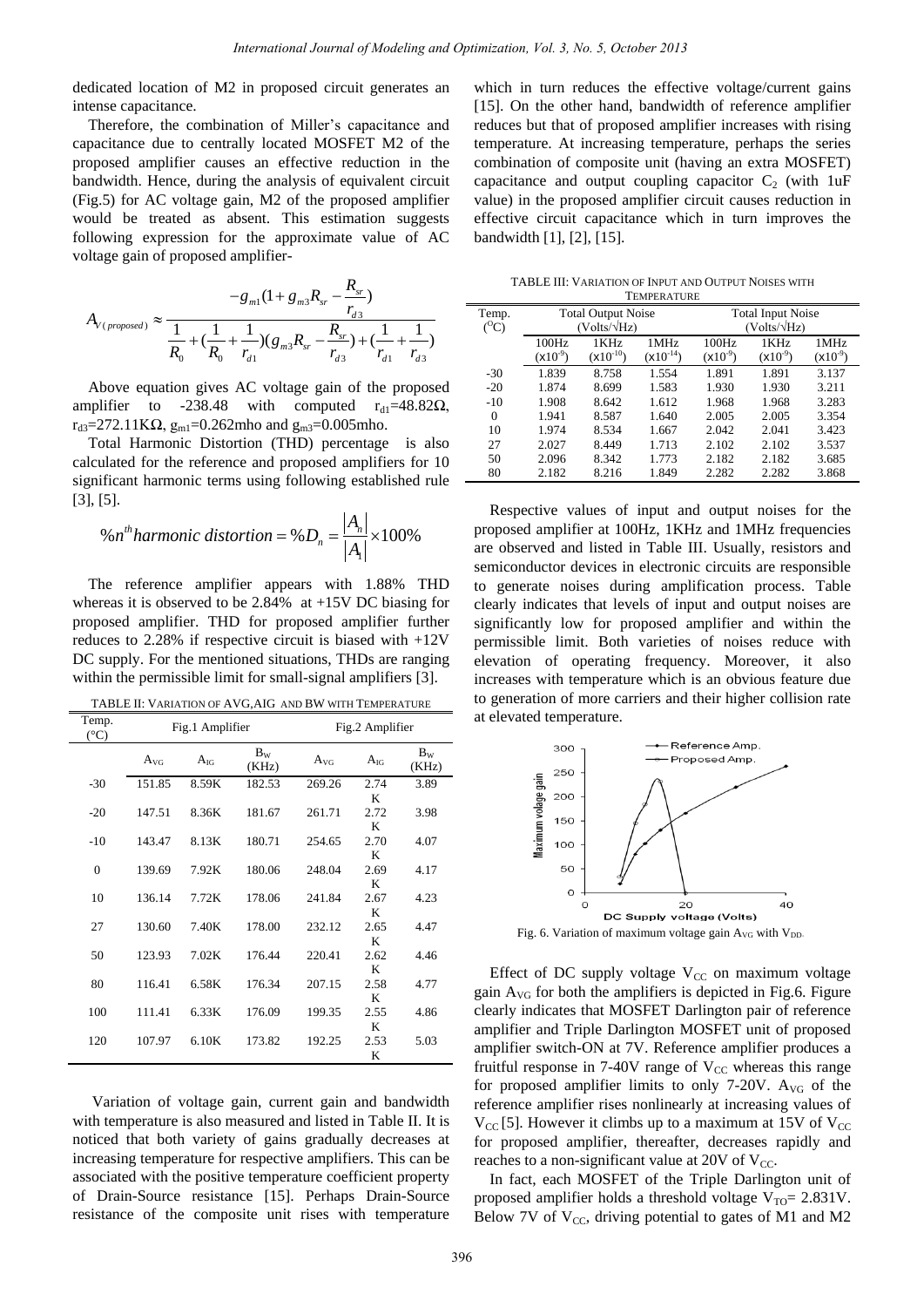MOSFETs are found less than  $V_{TO}$ . This keeps the triple Darlington unit into OFF state. At  $7V$  of  $V_{CC}$ , driving gate voltages of M1 and M3 cross the forbidden boundary of  $V<sub>TO</sub>$ . This brings the composite unit into conducting state. However at 15V of  $V_{CC}$ , gate voltages of all the three MOSFETs cross the limiting value of  $V_{\text{TO}}$ . This ensures the participation of each MOSFET in the amplification process and therefore voltage gain reaches to a maxim. As  $V_{CC}$ increases beyond 15V, the channel width broadens and causes sudden enhancement in  $I_D$  which in turn forces for an abrupt voltage drop across the load and distorts the frequency response curve.



Fig. 7. Variation of maximum voltage gain  $A_{VG}$  with source resistance  $R_{SR}$ 

Variation of maximum voltage gain as a function of source resistance  $R_{SR}$  is traced in Fig. 7. For reference amplifier, A<sub>VG</sub> remains almost unaffected for any change in source resistance [5], [10]. However for proposed amplifier, A<sub>VG</sub> suddenly increases from 1.44 (at 1 KΩ) to187.38 (at 2 K $\Omega$ ), thereafter, tends to acquire a saturation tendency at higher values of  $R_{SR}$ . It is also to mention that respective amplifiers show constancy in maximum voltage gain for  $R_{SP}$ >10KΩ.



Fig. 8. Variation of maximum voltage gain AVG with added resistance R<sup>A</sup>。

As depicted in Fig. 8, maximum voltage gain decreases almost exponentially at increasing values of additional biasing resistance  $R_A^{(5,10)}$  for both the amplifiers. Voltage gain corresponding to the added resistance  $R_A$  acquires its maxim at  $R_A \leq 1K\Omega$  for each amplifier. If  $R_A$  is removed from the proposed circuit,  $A_{IG}$  of the amplifier reaches to a non-significant value  $0.013$  whereas  $A_{\text{VG}}$  reaches below unity to a value 0.729. Conclusively, the presence of additional biasing resistance R<sub>A</sub> in the proposed configuration is essential to establish "Triple Darlington

MOSFET unit' suitable for amplification of small-signals.

Maximum voltage gain highly depends on drain resistance  $R_D$  [1], [2], [5], [10]. Its variation with  $R_D$  is depicted in Fig. 9. For reference amplifier, voltage gain attains a maxim at  $R_D=3K\Omega$ , thereafter, decreases rapidly and produces distorted output beyond  $4K\Omega$  value of R<sub>D</sub>. However, for proposed amplifier with +15V or +12V DC biasing, the voltage gain attains a maxim at  $R_D=1K\Omega$ , then falls down rapidly and produces distorted output beyond 2KΩ.



Fig. 9. Variation of maximum voltage gain  $A_{VG}$  with drain resistance  $R_D$ 

Variation of maximum voltage gain with load resistance  $R<sub>L</sub>$  is also observed but not shown in form of figure. Here, voltage gain gradually rises up to  $100KΩ$  value of R<sub>L</sub> for both the amplifiers, thereafter, tends to acquire a mark of saturation. This rising and saturation tendency of the voltage gain with  $R<sub>L</sub>$  is well in accordance of the usual behaviour of small signal amplifiers [2], [5], [6], [10]-[13].

### IV. CONCLUSION

Small-signal Common Source MOSEFT amplifiers hold high current gain as its prominent feature with a voltage gain just greater than unity. However, the proposed smallsignal amplifier, which uses three CS-MOSFETs in a typical Triple Darlington configuration, is explored as high voltage gain amplifier, retaining the high current gain property.

In narrowband performance range (approximately 5KHz) this amplifier can effectively process small-signals ranging below 2mV and its THD at either of the DC supply voltage doesn"t exceed beyond 2.84%**,** which is well within the tolerance limit of small-signal amplifiers. The proposed amplifier produces constant voltage gain at  $R_L$ >100KΩ and  $R_{SP} > 10K\Omega$  while shows its optimal performance at  $R_A$ <1K $\Omega$  and  $R_D$ =1K $\Omega$  in 7-15V range of DC supply voltage.

# ACKNOWLEDGEMENT

Authors gratefully acknowledge the facilities provided by the Department of Physics and Electronics, Dr. Ram Manohar Lohia Avadh University, Faizabad, U.P., India for the present investigations.

#### **REFERENCES**

[1] E. Vernon, D. B Ryson, E. S. Orr, and S. N. Mohammad, "Role of supply voltage and load capacitors in the experimental operations of small signal MOSFET amplifiers," *Solid State Electronics*, vol. 45, no. 12, pp. 2033, 2001.